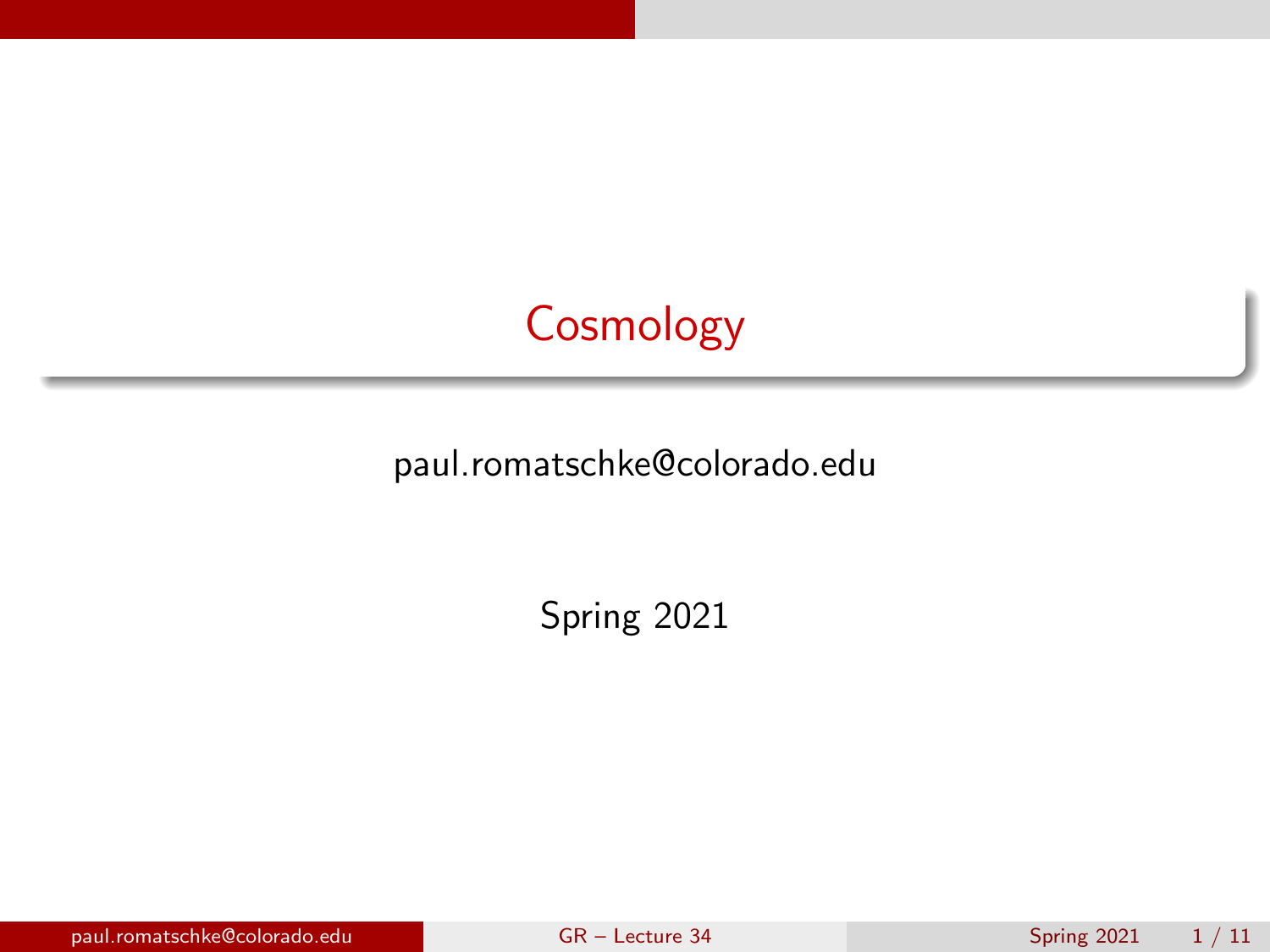• We have the GR field equations

<span id="page-1-0"></span>
$$
R_{\mu\nu} - \frac{1}{2}g_{\mu\nu}R + \Lambda g_{\mu\nu} = 8\pi G T_{\mu\nu}.
$$
 (34.1)

- So far, we have discussed *static* and *spherically symmetric* solutions for empty space  $(T_{\mu\nu}=0)$  and  $\Lambda=0$
- Let's now consider relaxing the assumptions
- In particular, we now allow *time-dependent* solutions
- For simplicity, we will keep assuming spherical symmetry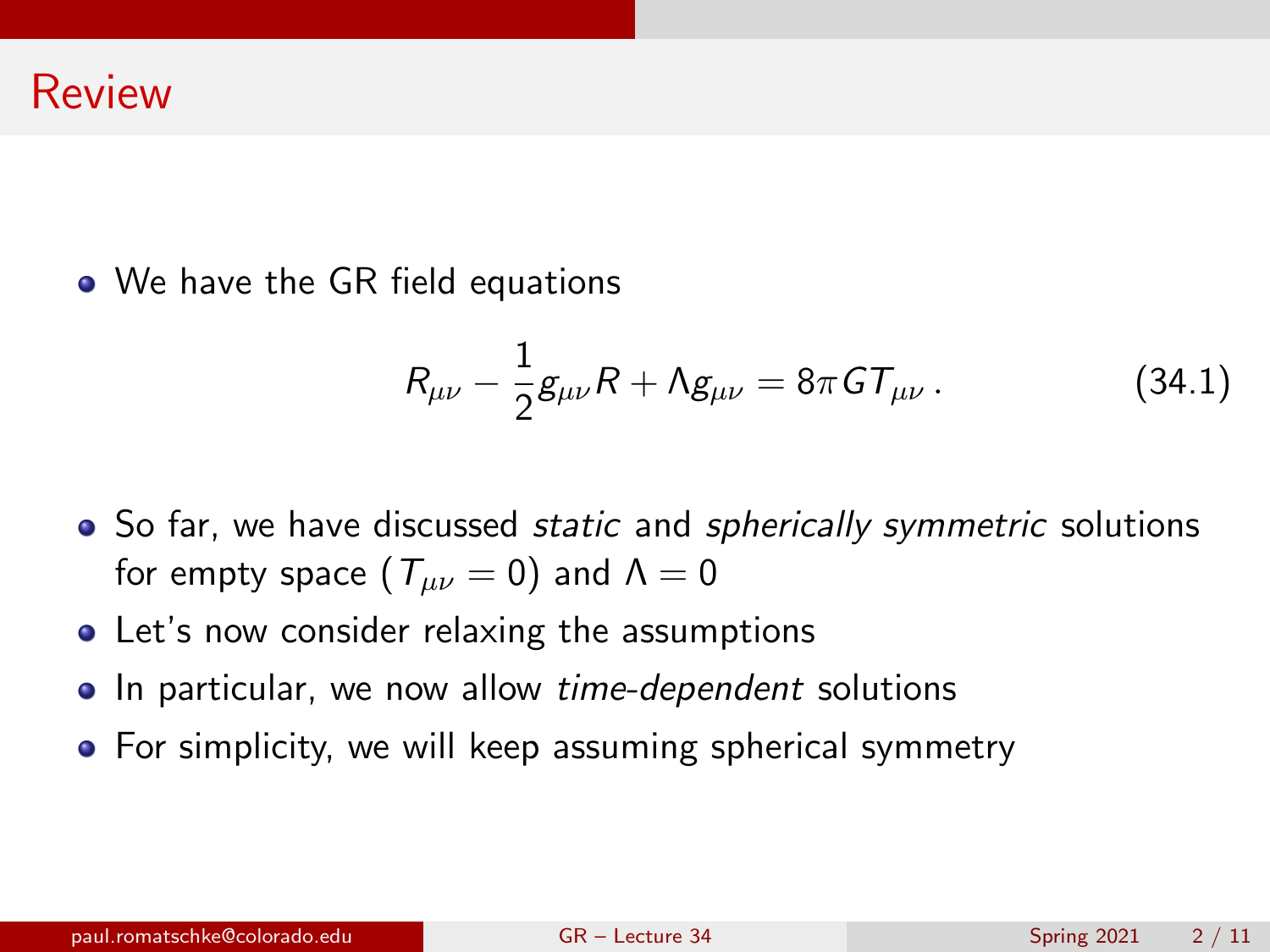- For the moment, consider just 3d space, in spherical coordinates
- 3d Euclidean space in spherical coordinates:

$$
ds^2 = dr^2 + r^2 d\Omega^2 \tag{34.2}
$$

• Plug metric into

$$
R_{ij}-\frac{1}{2}g_{ij}R+\Lambda g_{ij}=0.
$$
 (34.3)

- Find: 3d Euclidean space is a solution for  $\Lambda = 0$
- How about solutions with  $\Lambda \neq 0$ ?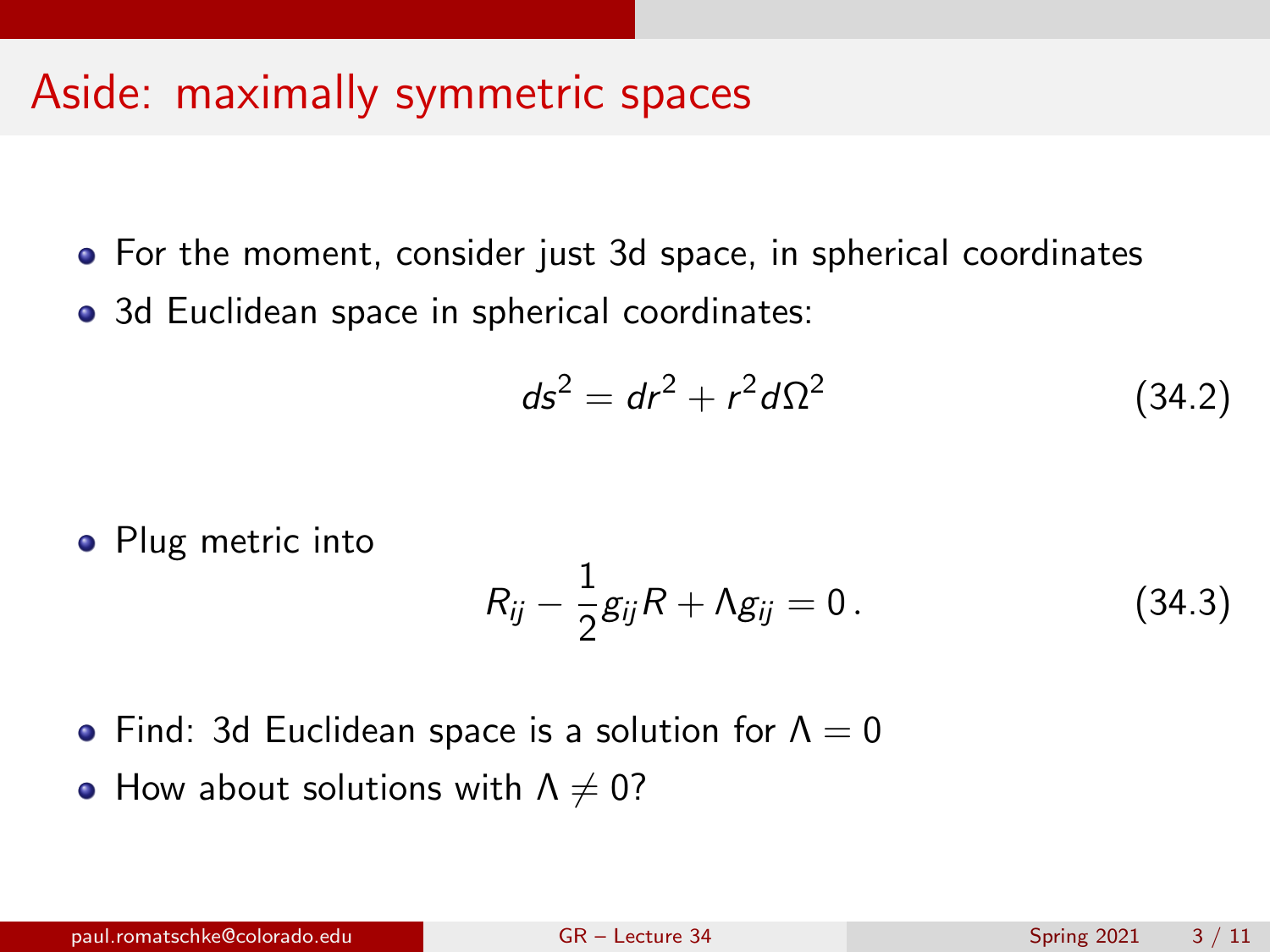Let's generalize our metric from 3d Euclidean:

$$
ds^2 = B(r)dr^2 + r^2d\Omega^2 \qquad (34.4)
$$

• Plug metric into

$$
R_{ij}-\frac{1}{2}g_{ij}R+\Lambda g_{ij}=0.
$$
 (34.5)

**•** Find: Solutions for

$$
B(r) = \frac{1}{1 - \Lambda r^2}, \quad (R = 6\Lambda) \tag{34.6}
$$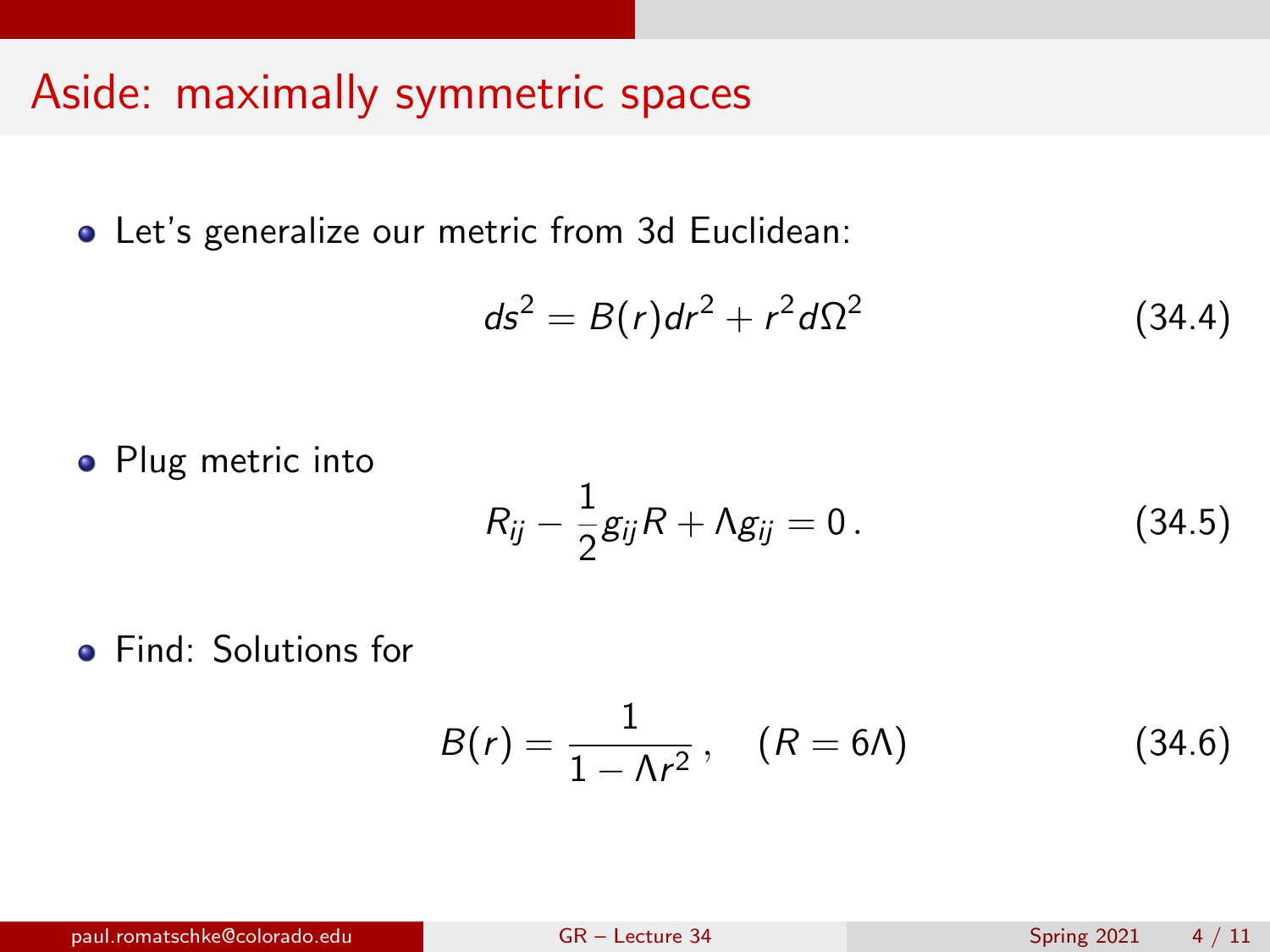• For the solution

$$
ds^2 = B(r)dr^2 + r^2d\Omega^2
$$
 (34.7)

- rescale  $r = \frac{\hat{r}}{\sqrt{\Lambda}}$
- One gets

$$
ds^{2} = \frac{1}{\Lambda} d\hat{s}^{2}, \quad d\hat{s}^{2} = \frac{d\hat{r}^{2}}{1 - \kappa \hat{r}^{2}} + \hat{r}^{2} d\Omega^{2}, \quad (34.8)
$$

where  $\kappa$  takes the values  $\kappa = -1, 0, +1$ 

These values correspond to three different scenarios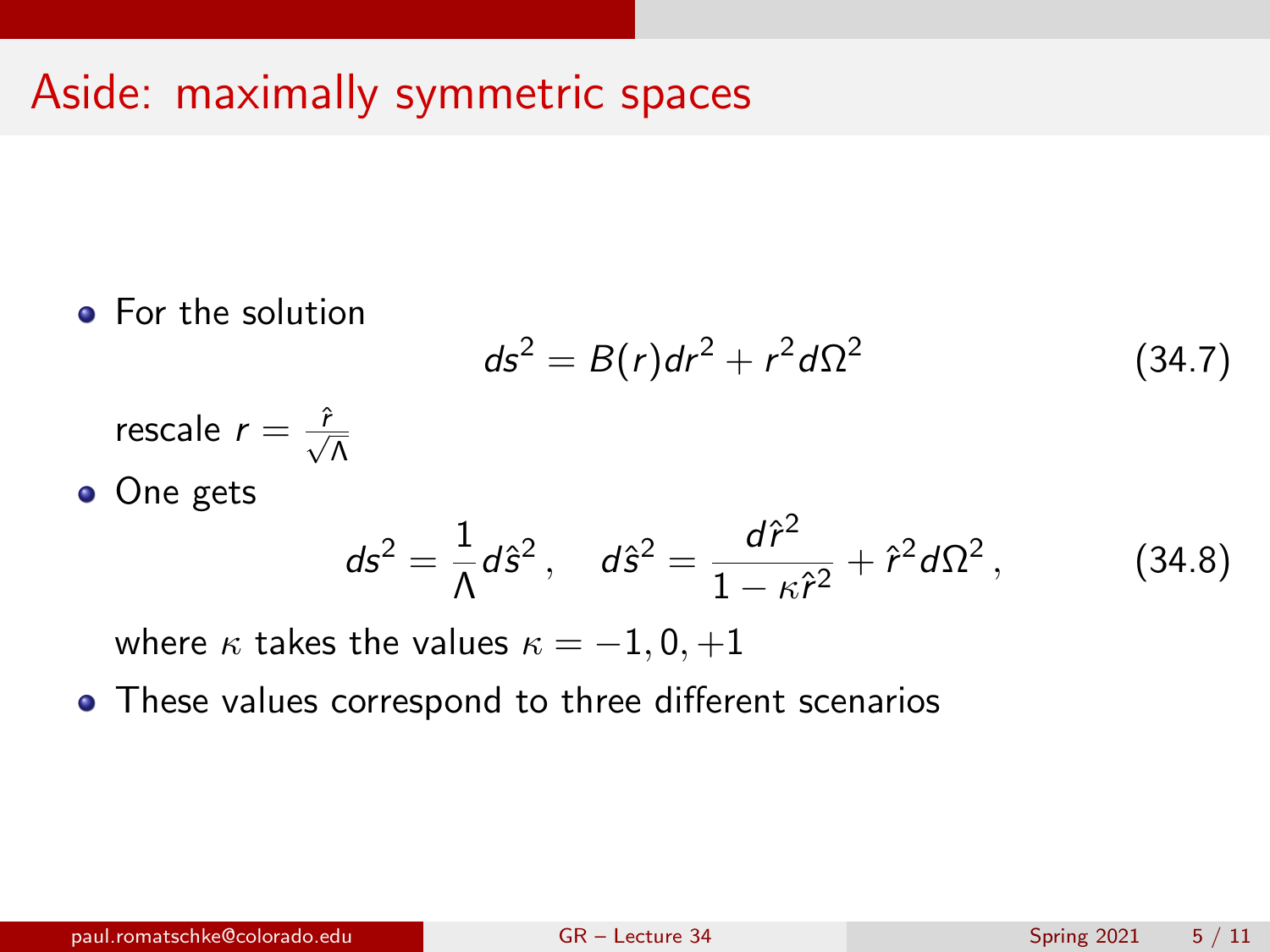The three different scenarios are:

- $\kappa = 0$ : Euclidean space;  $\Lambda = 0$ ;  $R = 0$ : flat space
- $\kappa = 1$ : deSitter space:  $\Lambda > 0$ ;  $R > 0$ : elliptic space
- $\bullet \kappa = -1$ : Anti-deSitter (AdS) space:  $\Lambda < 0$ ;  $R < 0$ : hyperbolic space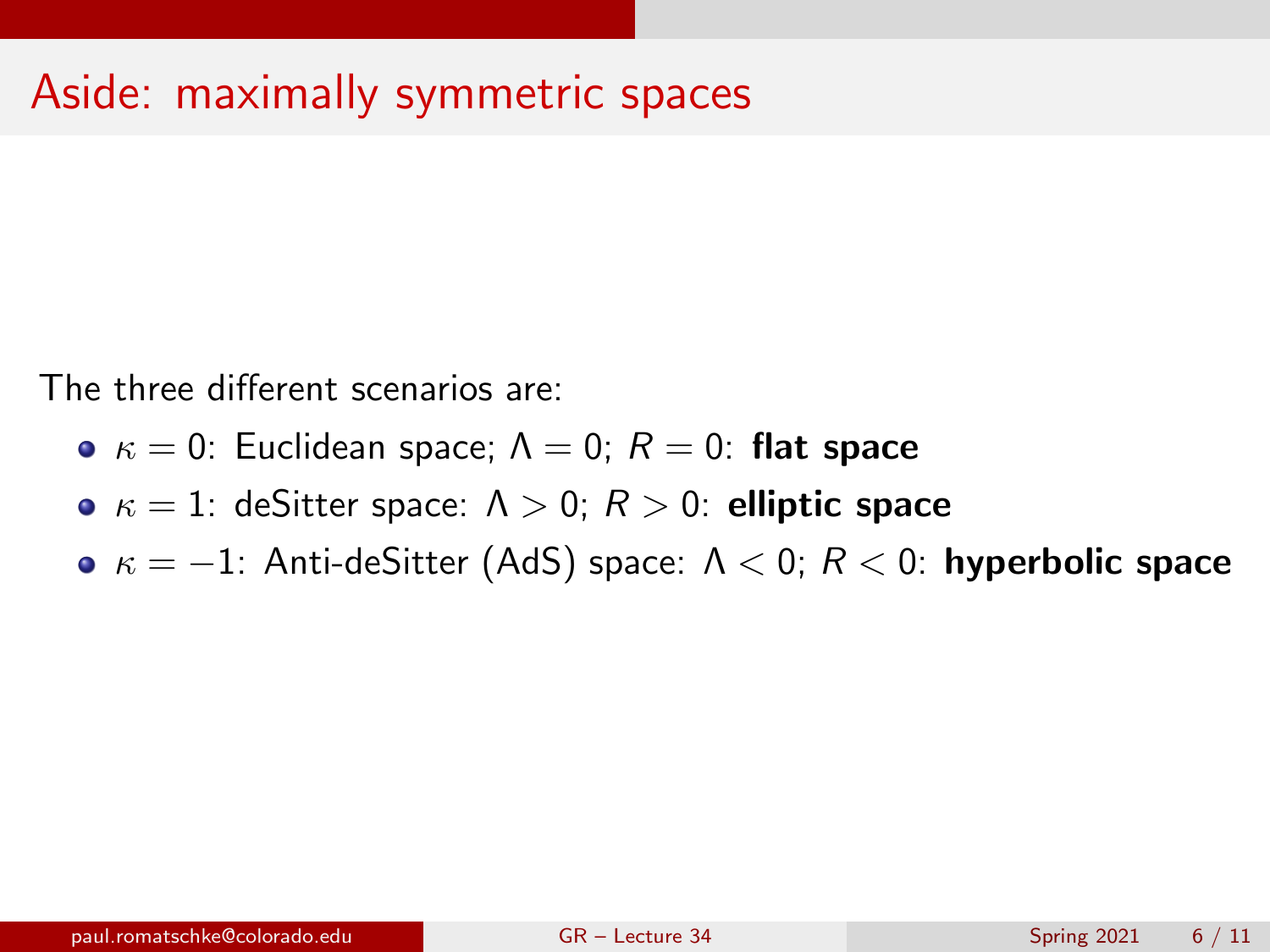### Aside: Euclidean Space  $\kappa = 0$



Sum of angles  $\alpha + \beta + \gamma = 180^\circ$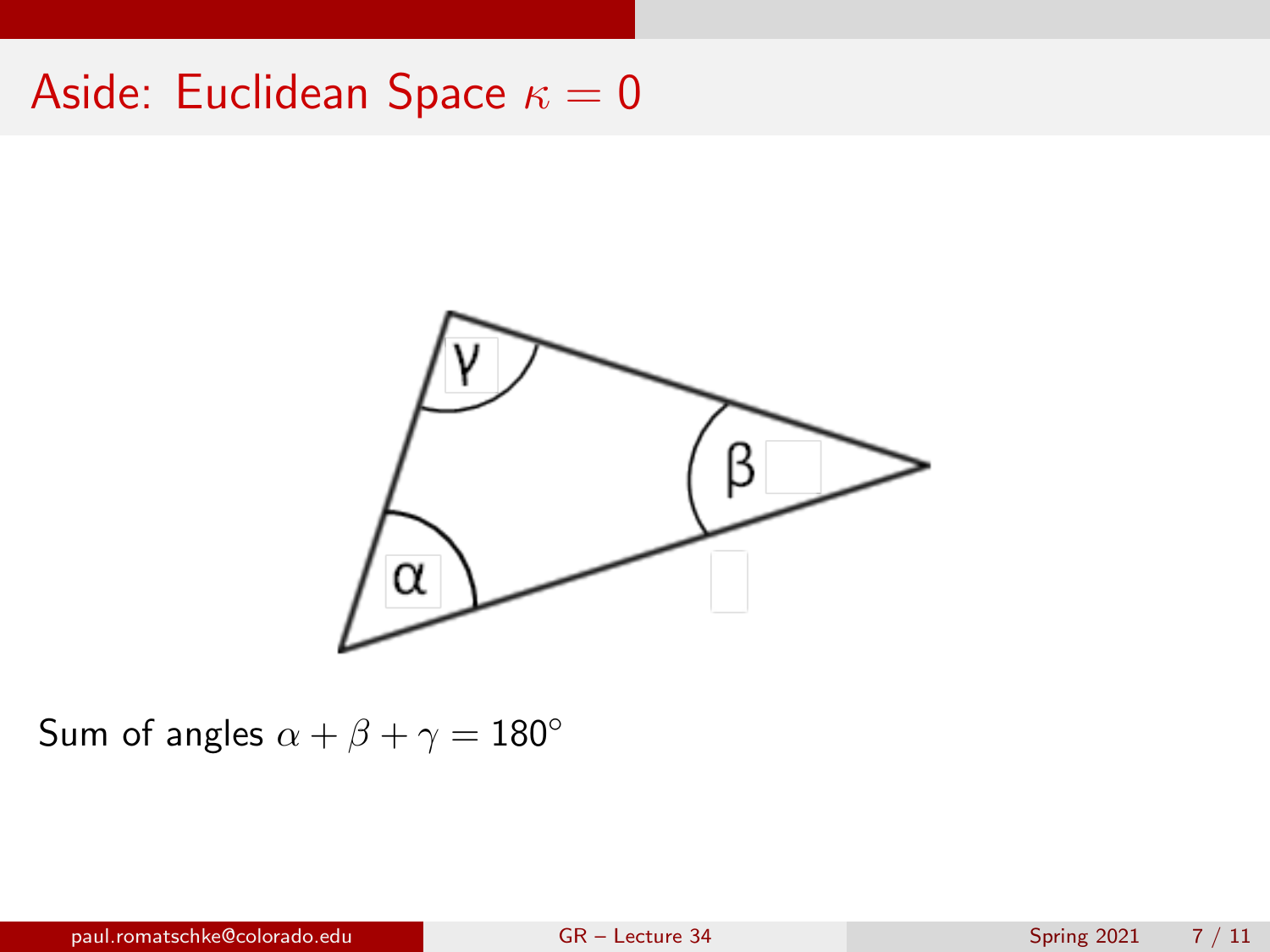## Aside: Elliptic Space  $\kappa = 1$



Sum of angles  $\alpha + \beta + \gamma > 180^\circ$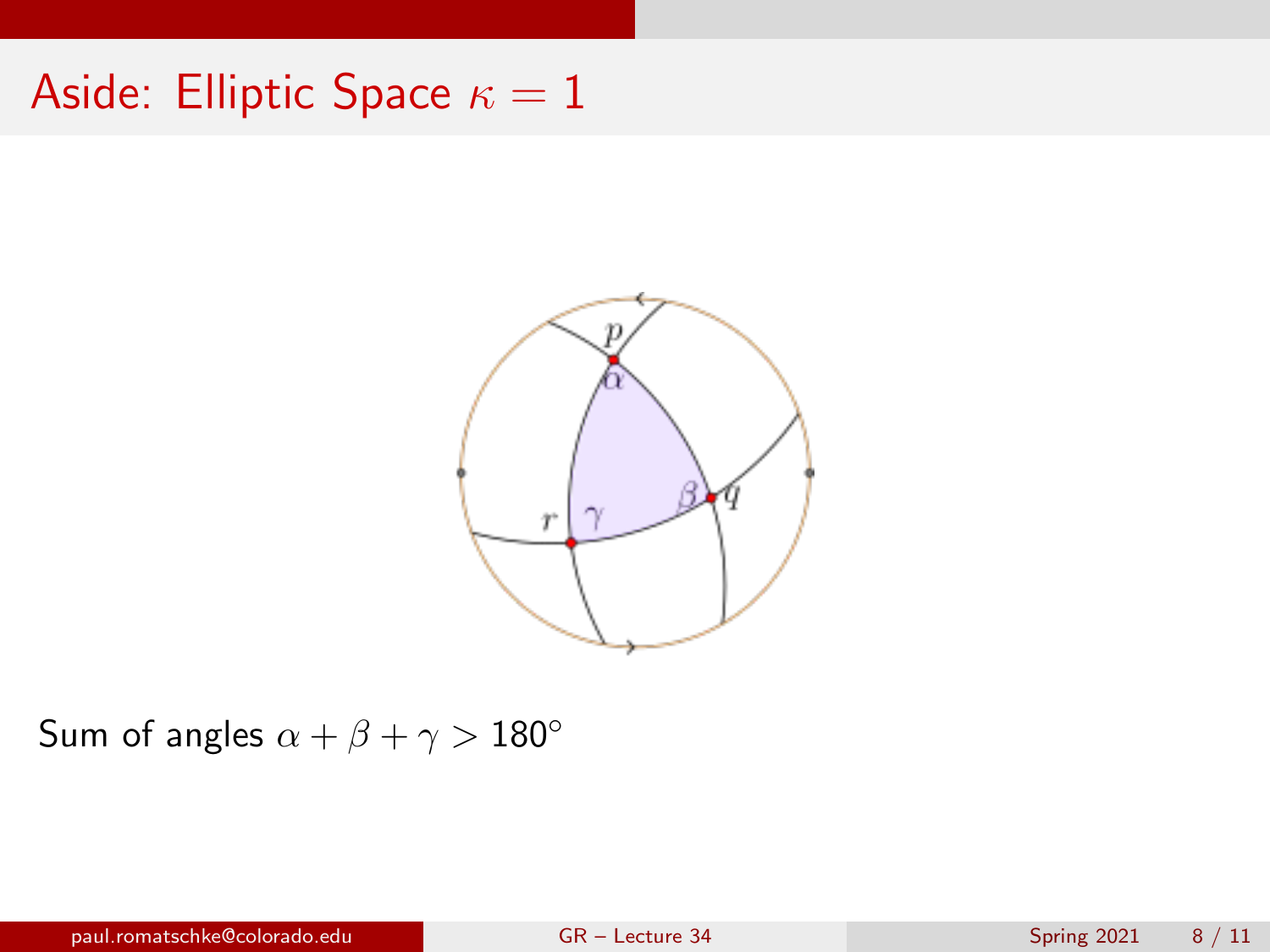## Aside: Hyperbolic Space  $\kappa = -1$



Sum of angles  $\alpha + \beta + \gamma < 180^\circ$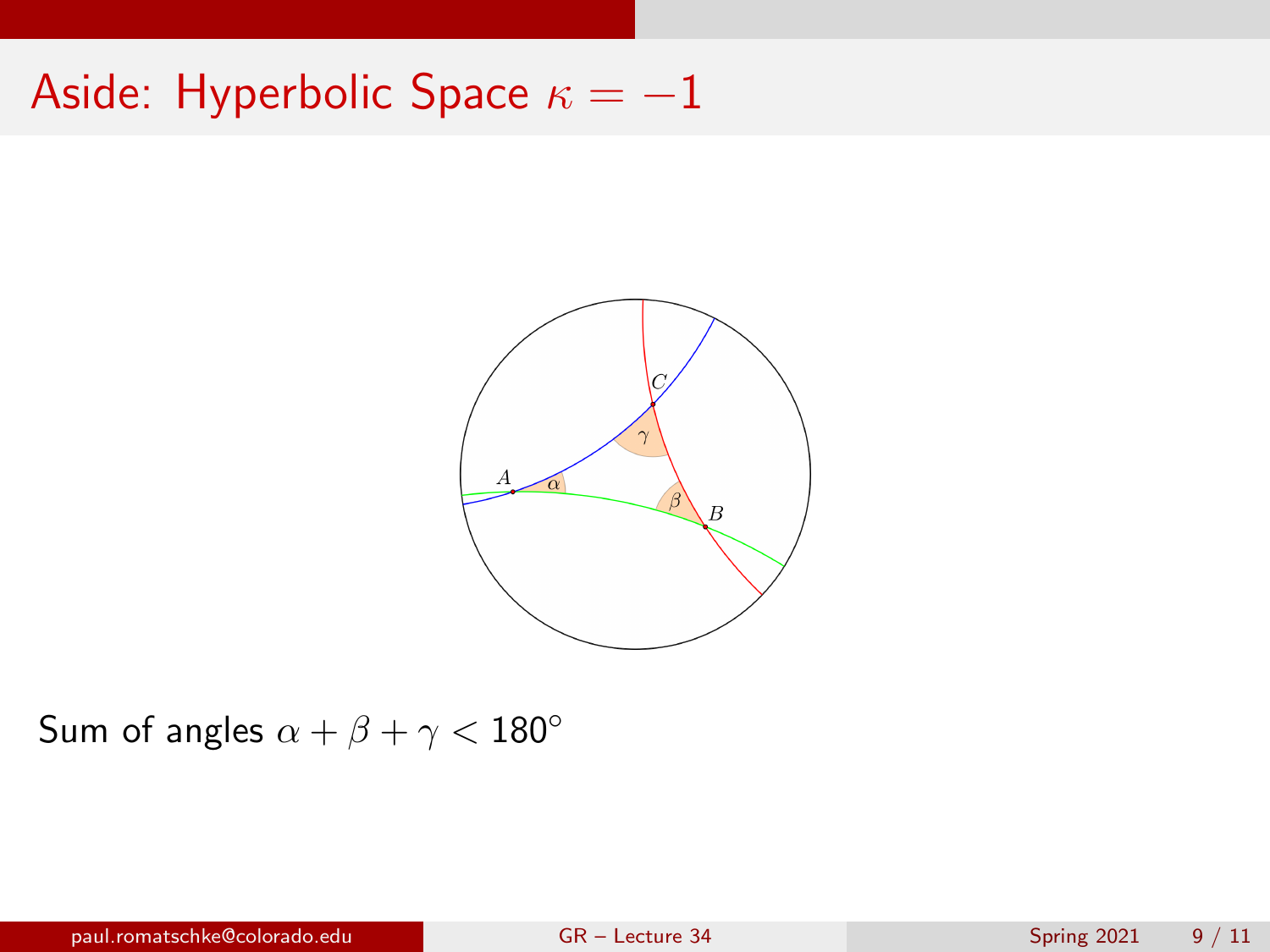# **Cosmology**

- Let's look for solutions to GR field equations [34.1](#page-1-0)
- Simplifying assumptions:
	- **Isotropy**: (spherical symmetry)
	- Homogeneity: (no dependence on  $r$ )
- Minkowski (Euclidean space):

$$
ds^{2} = -dt^{2} + dr^{2} + r^{2}d\Omega^{2}. \qquad (34.9)
$$

• Generalize to non-Euclidean spaces:

$$
ds^{2} = -dt^{2} + a^{2} \left( \frac{dr^{2}}{1 - \kappa r^{2}} + r^{2} d\Omega^{2} \right).
$$
 (34.10)

• For  $a = \text{const}$ , this is static